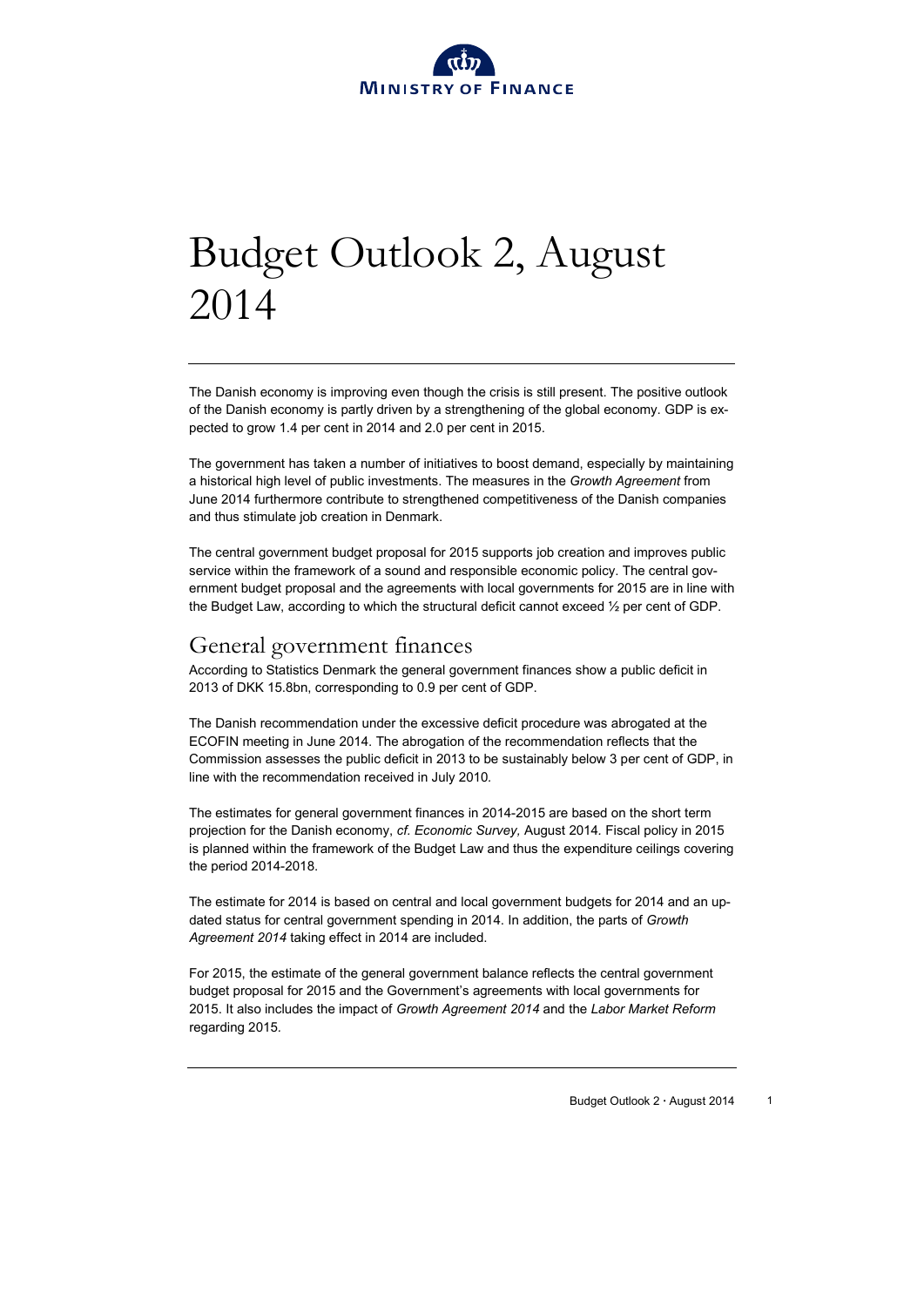The general government deficit is estimated to be 1.2 per cent of GDP in 2014 (DKK 22bn) and 3.0 per cent of GDP in 2015 (DKK 60bn), *cf. table 1*. The general government deficit in 2015 is thus at the limit of 3 per cent of GDP according to the Stability and Growth Pact.

| 2010 | 2011 | 2012 |
|------|------|------|

|                                                                                  | 2010                     | 2011    | 2012    | 2013    | 2014   | 2015    |
|----------------------------------------------------------------------------------|--------------------------|---------|---------|---------|--------|---------|
| General government budget<br>balance.                                            |                          |         |         |         |        |         |
| DKK bn current prices                                                            | $-47.9$                  | $-36.6$ | $-71.9$ | $-15.8$ | $-221$ | $-59.9$ |
| General government budget<br>balance (per cent of GDP)                           | $-2.7$                   | $-2.0$  | $-3.9$  | $-0.9$  | $-1.2$ | $-3.0$  |
| General government budget<br>balance excl. one-off measures<br>(per cent of GDP) | $\overline{\phantom{a}}$ |         | $-24$   | $-2.8$  | $-3.0$ | $-3.0$  |
| Structural budget balance (per<br>cent of GDP)                                   | $-1.6$                   | $-0.9$  | $-1.0$  | $-0.1$  | $-0.8$ | $-0.5$  |
|                                                                                  |                          |         |         |         |        |         |

In 2013 and 2014 temporary revenue related to the reallocation of capital pension schemes improves the budget balance. The reallocation was launched in the tax reform of 2012 and prolonged to 2014 by the *Agreements of Growth Plan DK*.

The temporary revenue from the reallocation amounts to DKK 28½bn in 2013 and is estimated to be about DKK 30bn in 2014. In addition, ordinary revenues from taxation of capital pension schemes are expected to increase temporarily by DKK 5bn in 2013 and DKK 3bn in 2014. Excluding these temporary revenues the public deficit is estimated at 2.8 per cent of GDP in 2013 and 3.0 per cent in 2014, *cf. figure 1*.

In 2015, the budget balance will no longer be affected by the one-off measures from the reallocation of capital pension schemes. Furthermore, lower ordinary revenue from capital pension taxation of DKK 1½bn, implied by expedited capital pension scheme payouts in 2013 and 2014, contributes to an estimated deficit in 2015 of 3.0 per cent of GDP*.*

The public deficit is estimated to remain below 3 per cent of GDP in 2014 and 2015 according to the spring 2014 forecast from the European Commission, *cf. figure 2*.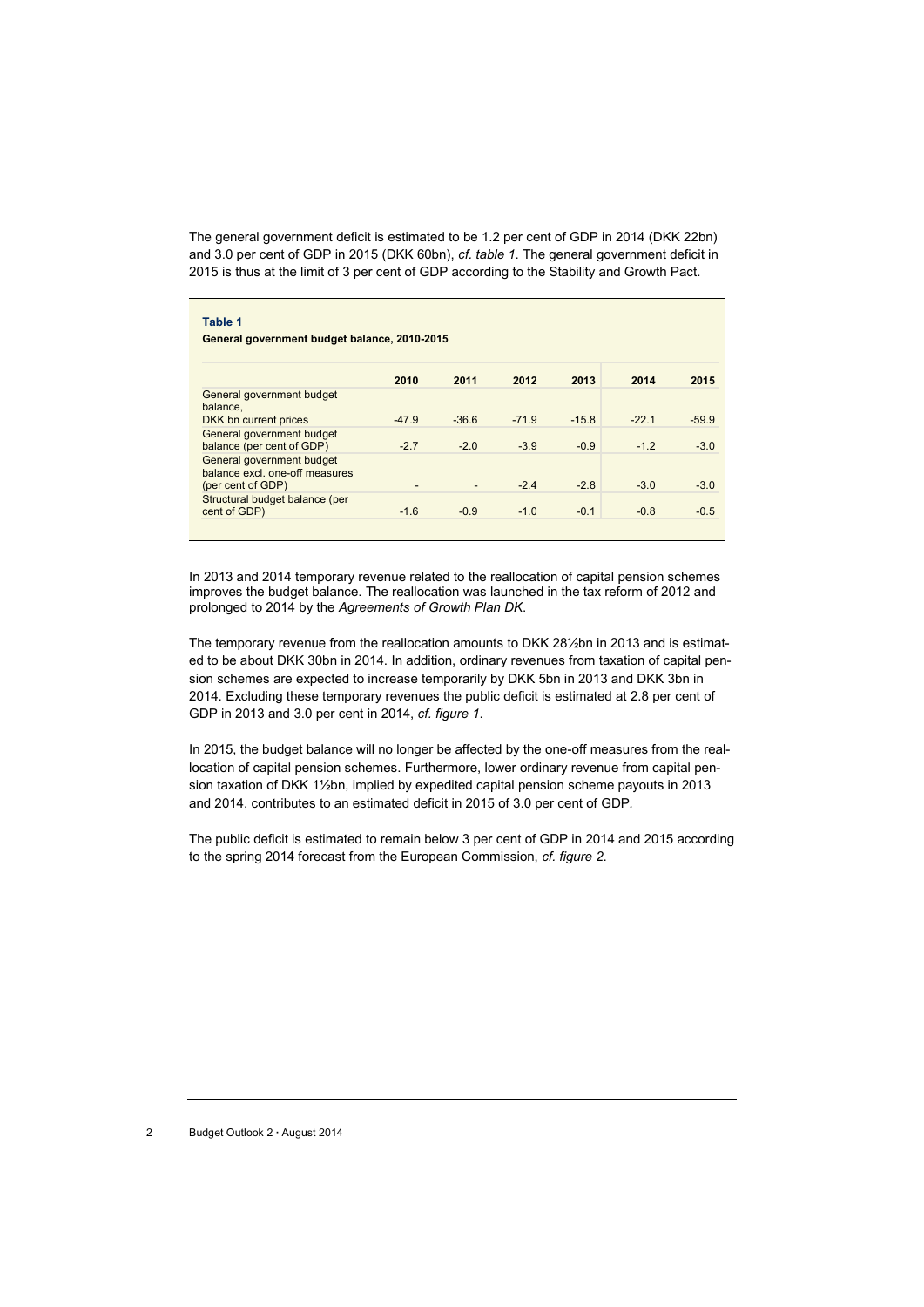

The structural budget balance is the general government budget balance adjusted for cyclical impacts and other temporary factors.

In 2014, the deficit of the structural budget balance is estimated to 0.8 percent of GDP, *cf. figure 3*. Fiscal policy is planned within the framework of the Budget Law, including the limit for structural deficits of ½ per cent of GDP. However, the limit is aimed at the estimated structural deficit based on the budget proposal for a given fiscal year.

The estimated structural deficit based on the 2014 budget proposal and the actual 2014 budget was within the limit. The increase in the estimate for 2014 of 0.1 percentage point compared to *Budget Outlook 1, May 2014,* primarily reflects a new projection on the revenue from North Sea gas and oil exploration activities.

The structural deficit in 2015 is estimated to be 0.5 per cent of GDP, and thus, it is at the limit of structural deficits in the Budget Law. Consequently, there is no room for expanding fiscal policy further within the limits of the Budget Law. The budget proposal for 2015 contains a number of reserves, including a reserve for unexpected expenditures, etc.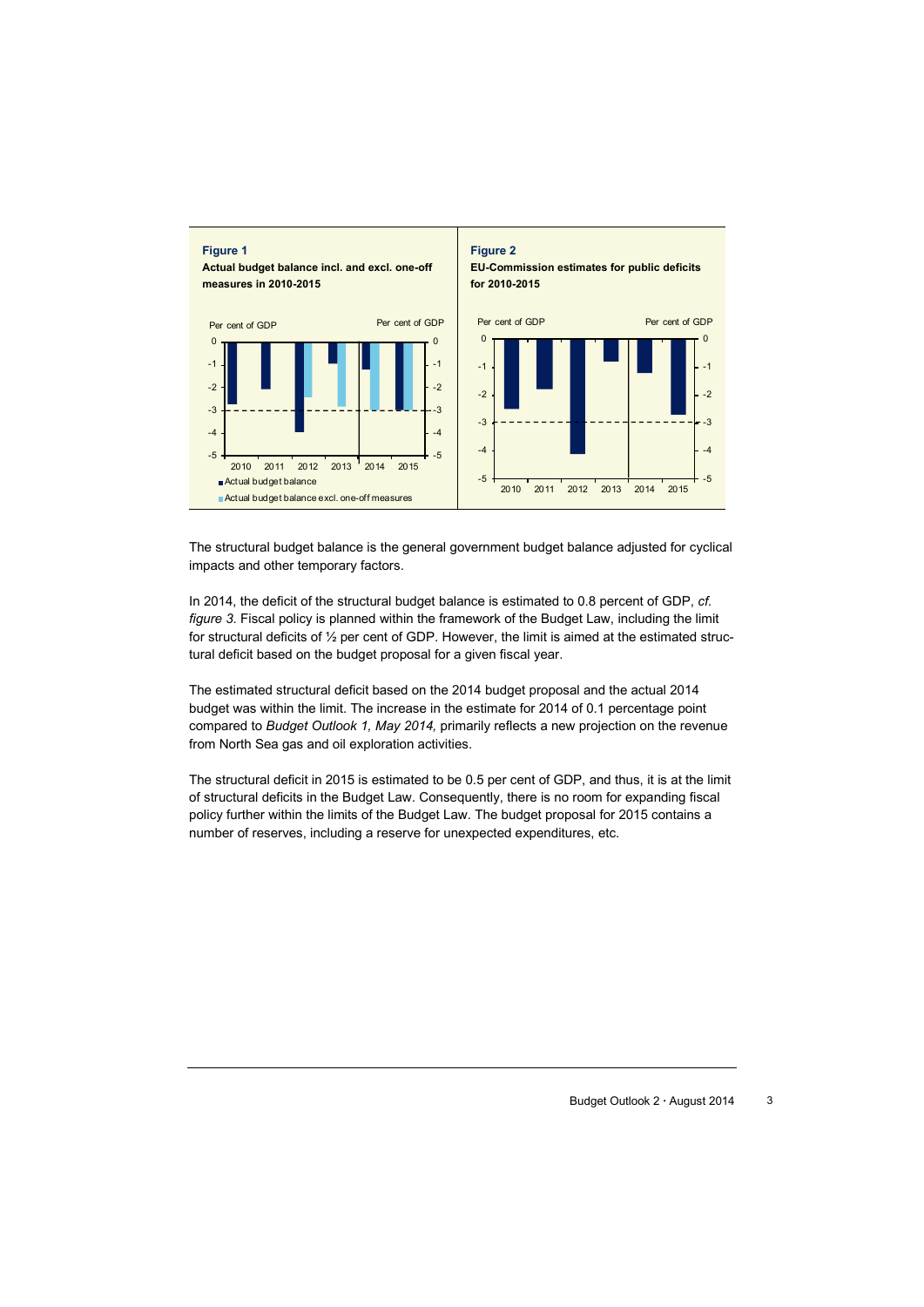

#### **Estimates of general government budget in 2014-2015 compared to estimates in** *Budget Outlook 1, May 2014*

Compared to *Budget Outlook 1, May 2014* the expected general government budget for 2014 deficit is decreased by approximately DKK 4½bn in 2014 and increased by DKK 1½bn in 2015, *cf. table 2.*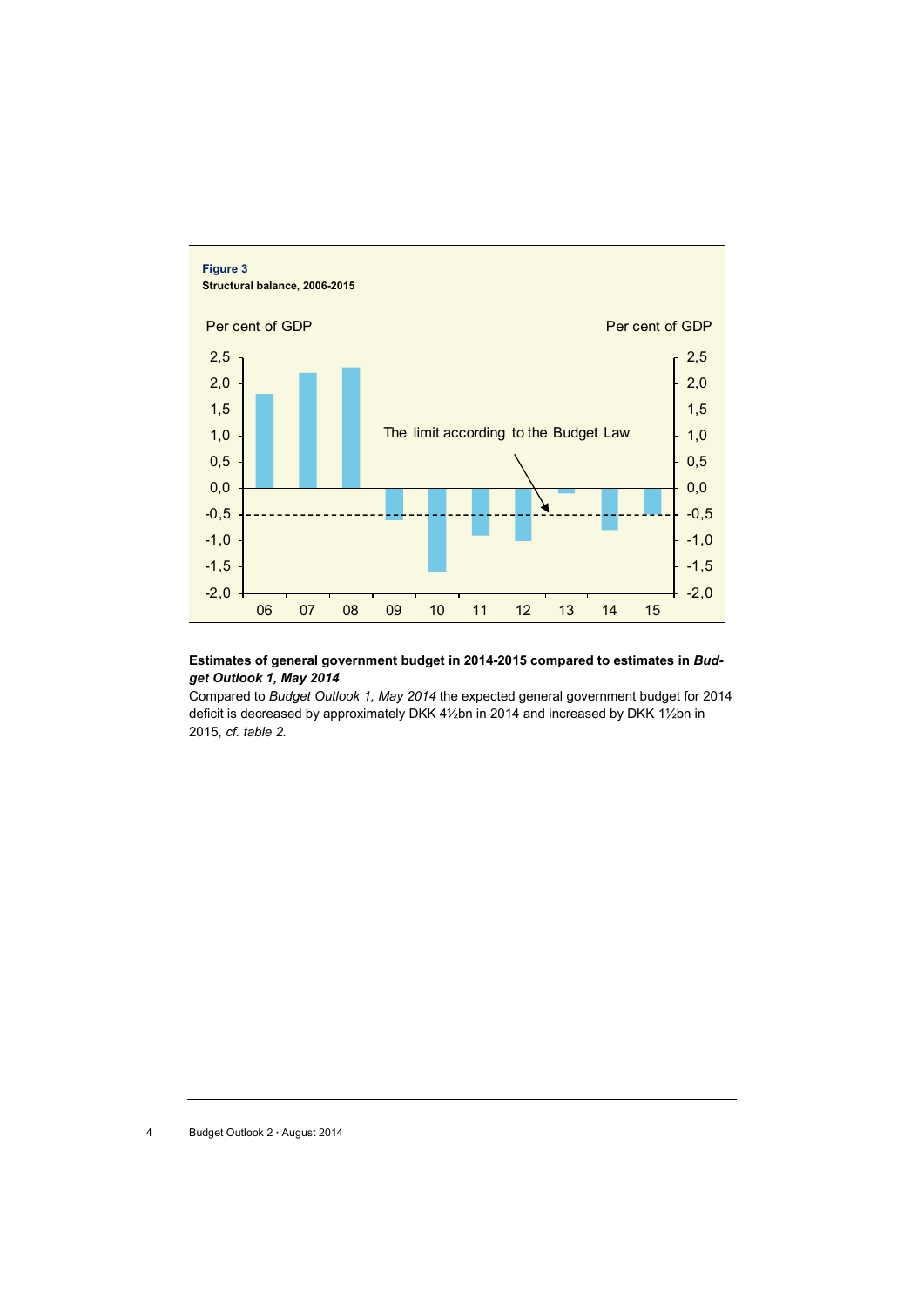| <b>Bn DKK</b>                                               | 2013   | 2014   | 2015   |
|-------------------------------------------------------------|--------|--------|--------|
| Total revision of general government budget balance         | $-1.4$ | 4.6    | $-1.2$ |
| - Pension yield tax                                         | 0.0    | 8.1    | $-1.8$ |
| - Personal income taxes (incl. labour market contributions) | 0.1    | $-0.5$ | 3.8    |
| - VAT                                                       | 0.1    | $-0.6$ | $-2.8$ |
| - Excise duty                                               | $-0.4$ | $-0.5$ | $-2.1$ |
| - Public consumption                                        | 0.6    | 0.0    | 0.9    |
| - Public investment                                         | 0.5    | 0.0    | $-1.5$ |
| - Other expenditures and revenue                            | 0.5    | $-1.9$ | 2.3    |

**Table 2**

Note: Negative numbers imply deteriorations of the budget balance while positive numbers imply improvements of the budget balance.

The lower expected public deficit in 2014 reflects higher expected revenue from the pension yield tax of approximately DKK 8bn. The revision primarily reflects higher expected stock prices than anticipated in *Budget Outlook 1, May 2014*. However, lower revenue from income taxes, VAT and excise duties partly offset the revenue increase from the pension yield tax by approximately DKK ½bn each, *cf. table 2.* The downward adjustment of the estimate of income taxes reflects increased tax deductions implied by higher expected pension scheme contributions. The lower revenue from VAT and excise duties is due to lower expected growth in private consumption and energy consumption.

In 2015, the pension yield tax is estimated to be DKK 1¾bn lower than expected in *Budget Outlook 1, May 2014,* mainly due to a larger share of bonds in the aggregated pension funds. In addition, a reduction in revenue from excise duties of DKK 2¼bn, a reduction in revenue from VAT of DKK 2¾bn, and an increase in personal income taxes of DKK 3¾bn - implied by the *Growth Plan 2014* - contribute to the revised estimate for the general government budget balance in 2015.

The public expenditure in 2015 are revised due to a reduction in public consumption of DKK 1bn and an increase in public investment of DKK 1½bn compared to *Budget Outlook 1, May 2014.* The decrease in public consumption is due to the financing of *Growth Plan 2014* that reduces the central government subceiling for operation expenditures in 2015. Moreover, lower military expenditures further reduce public consumption compared to 2014. The revision of public investment reflects a higher level of investment in Statistics Denmark's budget statistic for 2014, which is included in the budget proposal and the local government budgets for 2015.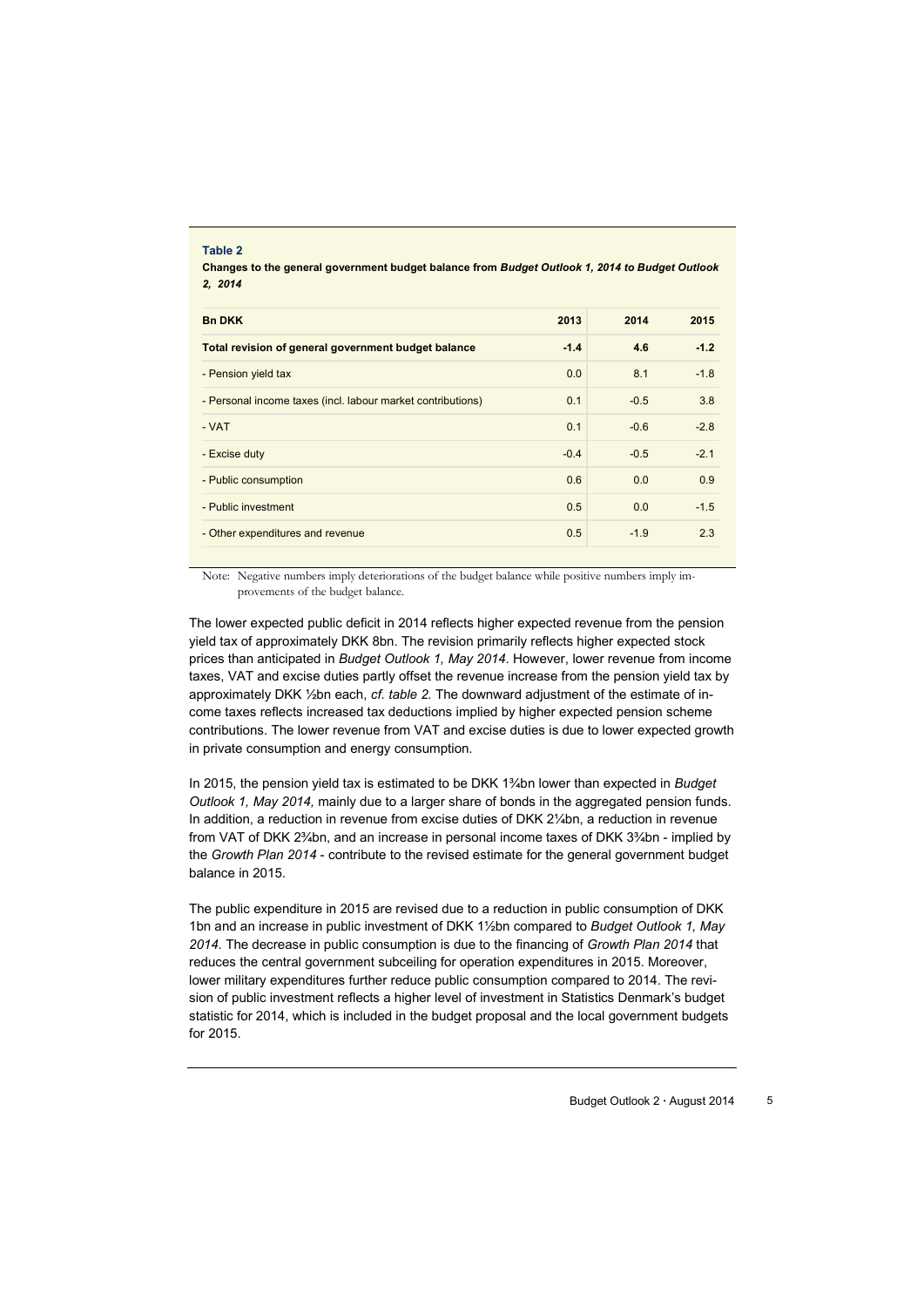#### **Expenditure, Tax and Revenue Burden**

The expenditure burden is 56 per cent of GDP in 2013 and is expected to be gradually reduced to approximately 55¾ per cent of GDP in 2014 and 54¾ per cent of GDP in 2015, *cf. table 3*.

| Table 3<br>Expenditure, tax and revenue burden, 2009-2015 |      |      |      |      |      |      |      |  |
|-----------------------------------------------------------|------|------|------|------|------|------|------|--|
|                                                           | 2009 | 2010 | 2011 | 2012 | 2013 | 2014 | 2015 |  |
| Per cent of GDP                                           |      |      |      |      |      |      |      |  |
| Expenditure burden                                        | 56.8 | 56.3 | 56.4 | 58.1 | 56.0 | 55.7 | 54.7 |  |
| Tax burden                                                | 47.9 | 47.7 | 47.9 | 48.4 | 49.7 | 49.6 | 46.8 |  |
| Revenue burden                                            | 54.1 | 53.6 | 54.3 | 54.2 | 55.1 | 54.2 | 51.7 |  |

The tax burden is expected to decrease from  $49\frac{3}{4}$  per cent of GDP in 2013 to about  $46\frac{3}{4}$  per cent of GDP in 2015. The decline primarily reflects a decrease in income taxes as the reallocation of capital pension schemes only applies to 2013-14.

Total public revenues are expected to be reduced from around 55 per cent of GDP in 2013 to approximately 51¾ per cent of GDP in 2015, *cf. table 3*. The reduction mainly reflects a decrease in the tax burden and reduced public interest rate income.

See annex 1 and 2 for more details on public finances.

#### Expenditure ceilings for central and local government

Fiscal policy in 2014 and 2015 is planned within the framework of the Budget law and the expenditure ceilings.

The current estimates of the expenditures of the central government budget and local government budgets remain below the expenditure ceilings in 2014.

Based on an updated status for central government spending in 2014 operating expenditures are estimated to be DKK 2¼bn lower than the relevant subceiling. Accordingly, central government spending on income transfers in 2014 is expected to remain approximately DKK 4½bn below the subceiling for income transfers.

The expenditure ceilings have been adjusted for 2015-2017 in connection with the budget proposal for 2015. These adjustments reflect administrative corrections including adjustments to 2015-price level, along with correction of the central government subceiling for operating expenditures due to the financing of *Growth Plan 2014.*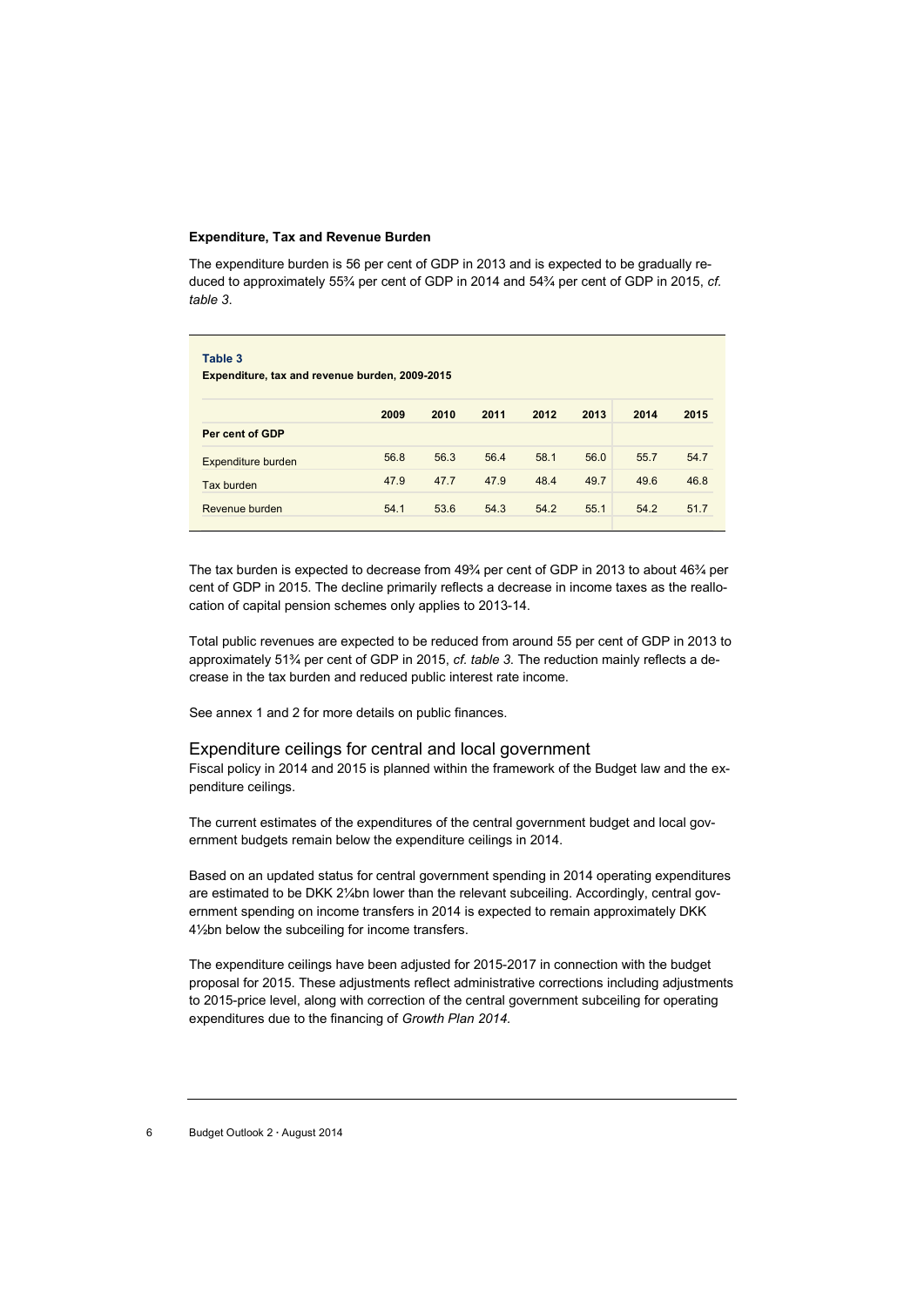The central government budget proposal of 2015 and the central government's agreement with local governments for 2015 are in line with the agreed expenditure ceilings. According to the budget proposal for 2015 the central government subceiling for operating expenditures is DKK 191bn. in 2015. The government subceiling for income transfers amounts to DKK 258bn. However, the central government spending on income transfers in 2015 is estimated at approximately DKK 4¼bn below the relevant subceiling.

| Table 4<br>Expenditure ceilings for 2015 according to the budget proposal for 2015 |       |       |       |       |  |  |  |  |
|------------------------------------------------------------------------------------|-------|-------|-------|-------|--|--|--|--|
| Bn DKK (2015-prices)                                                               | 2015  | 2016  | 2017  | 2018  |  |  |  |  |
| Central government subceil-<br>ing for operating expendi-<br>tures                 | 191.0 | 192.5 | 196.4 | 199.9 |  |  |  |  |
| Central government subceil-<br>ing for income transfers                            | 258.0 | 258.5 | 259.3 | 256.7 |  |  |  |  |
| Local government ceiling for<br>operating expenditures                             | 234.7 | 234.7 | 234.7 | 234.7 |  |  |  |  |
| Regional subceiling for<br>health expenditures                                     | 104.7 | 104.7 | 104.7 | 104.7 |  |  |  |  |
| Regional subceiling for de-<br>velopment expenditures                              | 3.0   | 3.0   | 3.0   | 3.0   |  |  |  |  |

Moreover, expenditure ceilings for 2018 have been determined according to the same principles as the previous expenditure ceilings for 2014-2017. The expenditure ceilings for 2018 follow the updated medium term projection for 2020 including the effects of *Growth Plan 2014*  and *Labour Market Reform.*

#### Fiscal Stance

During the economic crisis fiscal policy supported economic growth and employment within the general fiscal framework. Expenditure policy has been expansionary during the crisis compared to the sustainable levels in the medium term projection towards 2020. Hence, it is important to reverse expansionary fiscal measures as the economy is gaining momentum.

To measure the impact of fiscal policy changes on economic activity the *fiscal effect* (an indicator of fiscal policy stance) is used. The one-year fiscal effect contributes positively by 0.4 per cent in 2014, *cf. table 5.* This is primarily due to growth in public consumption, but also lower taxes and duties in *Growth Plan DK.* 

I 2015, as growth in GDP is expected to recover fiscal stance is estimated to contribute negatively to the GDP level (compared to the expansionary level in 2011). The one-year fiscal effect contributes negatively by -0.1 percent, primarily due to a reduction in public investments. This reflects an economic policy that accommodates expected continued growth in GDP through 2015.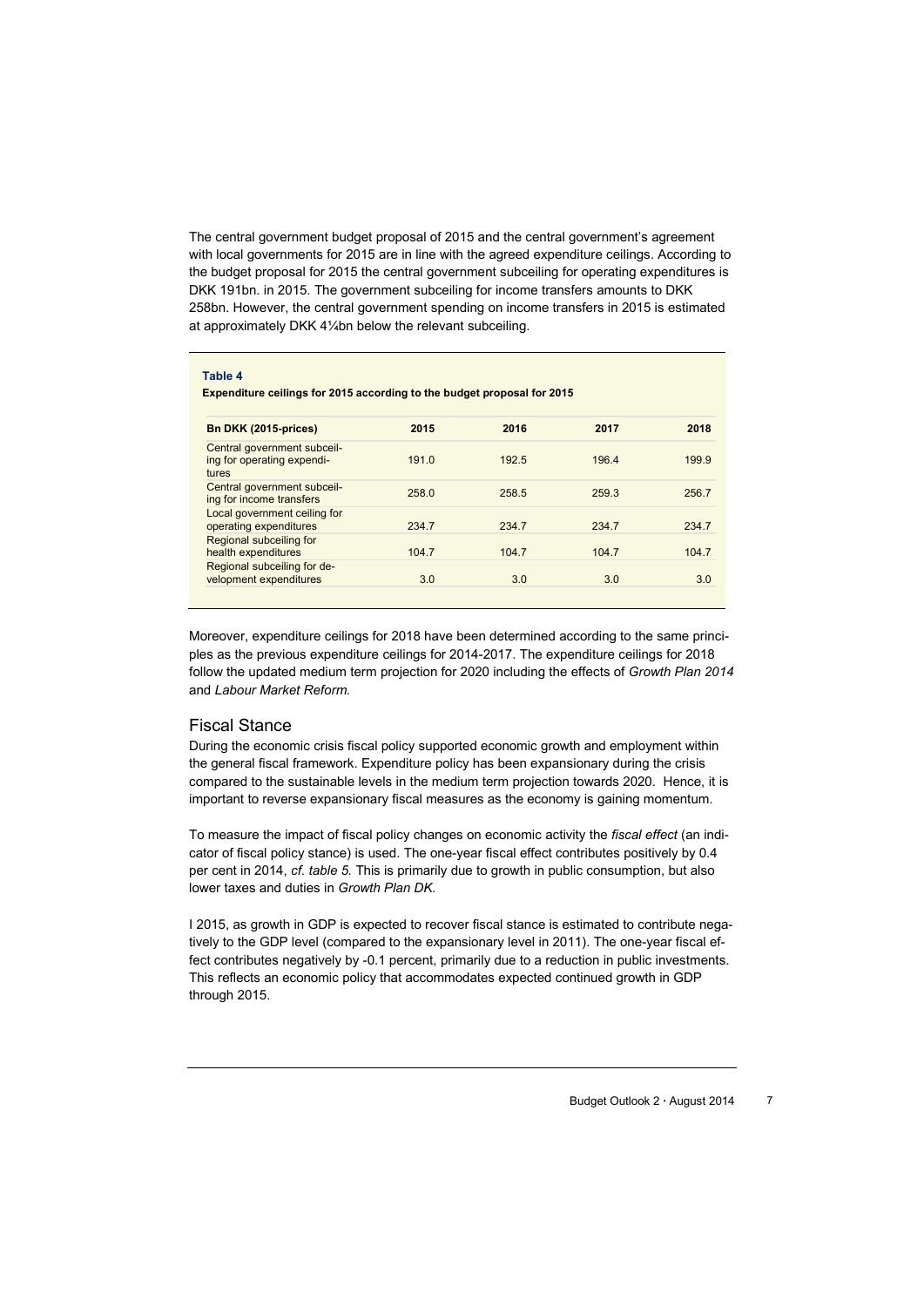| Table 5<br>Effect on activity of fiscal policy and other economic policy measures from 2012 onwards |        |        |        |  |  |  |  |
|-----------------------------------------------------------------------------------------------------|--------|--------|--------|--|--|--|--|
| Per cent of GDP                                                                                     | 2013   | 2014   | 2015   |  |  |  |  |
| <b>GDP level</b>                                                                                    |        |        |        |  |  |  |  |
| Fiscal policy and other economic policy measures                                                    | 0.0    | 0.1    | $-0.2$ |  |  |  |  |
| - hereof fiscal effects, incl. multiannual effects                                                  | $-0.5$ | $-0.3$ | $-0.4$ |  |  |  |  |
| - hereof other fiscal policy <sup>1)</sup>                                                          | 0.3    | 0.0    | $-0.1$ |  |  |  |  |
| - hereof other investments <sup>2)</sup>                                                            | 0.3    | 0.4    | 0.3    |  |  |  |  |
| <b>Growth contribution</b>                                                                          |        |        |        |  |  |  |  |
| Fiscal policy and other economic policy measures                                                    | $-0.2$ | 0.1    | $-0.4$ |  |  |  |  |
| - hereof one-year fiscal effect                                                                     | $-0.6$ | 0.4    | $-0.1$ |  |  |  |  |

Note: Rounding of figure may cause the sum to deviate from single contributions to activity in the table.<br>1) In other fiscal policy, an extra effect beyond what is captured by direct budget impact included in In other fiscal policy, an extra effect beyond what is captured by direct budget impact included in the calculation of the fiscal effect is added for the investment window, the HousingJobs scheme

- and the corporate tax rate reduction in Growth Plan DK. 2) Other investments cover investments following the energy agreement, the housing agreement, investments in social housing, climate-related investments in the wastewater sector (cf. agreement on local governments' economy for 2013) and advanced activities in Fehmarnbelt agreed upon in Growth Plan DK.
- Kilde: Own calculations.

Fiscal policy is underpinned by an expansionary monetary policy, including low interest rates. The responsible economic policy is a prerequisite for maintaining confidence in economic policy and the credibility of the Danish economy, thereby supporting low interest rates to the benefit of households, private companies and the public sector.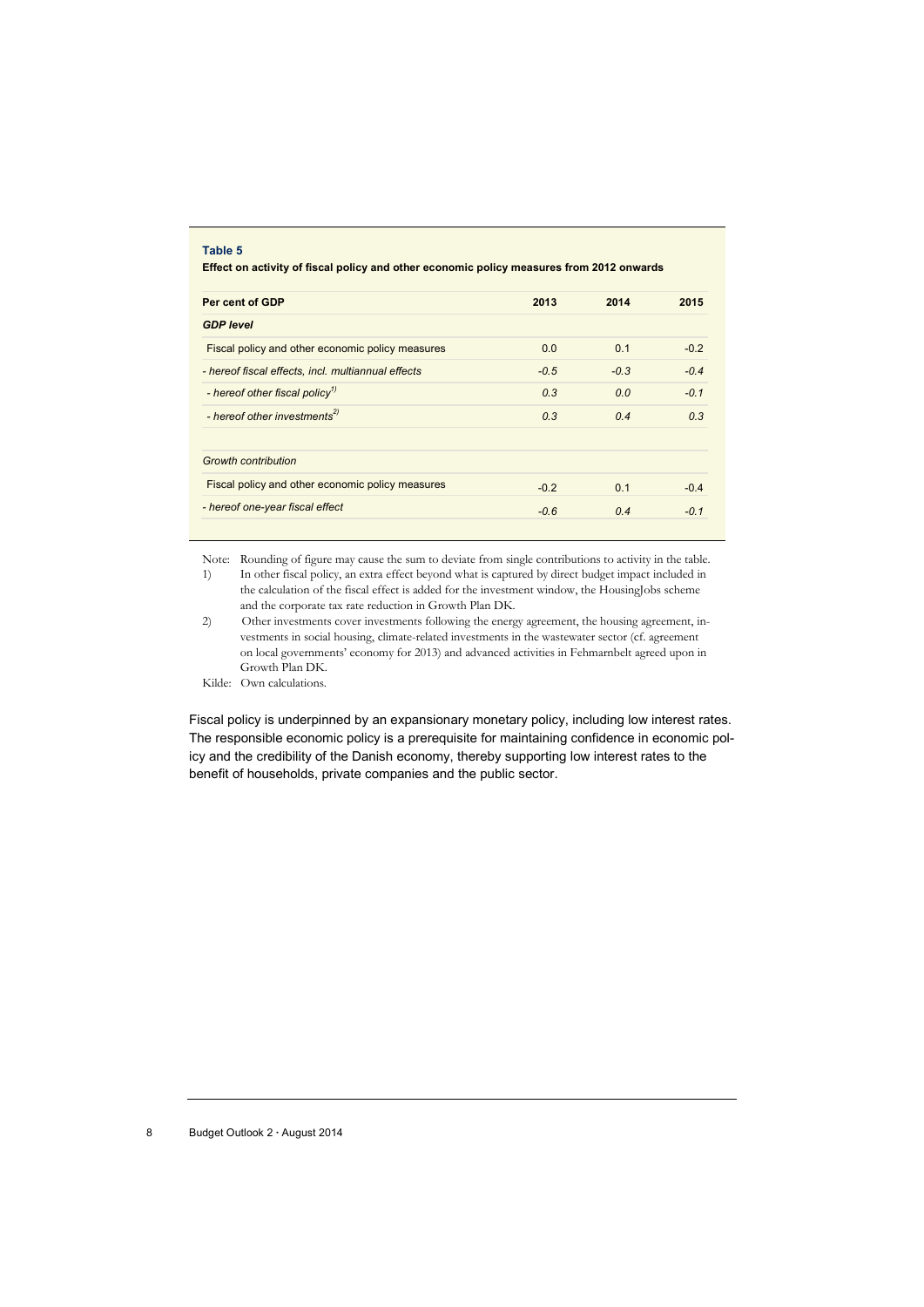#### Central government finances

The central government deficit in 2014 on the current, investment, and lending account – the CIL-account<sup>1</sup> – is estimated to be DKK 34¼bn corresponding to 1.8 per cent of GDP. According to the budget proposal for 2015 a deficit on the CIL-account of DKK 45bn or 2.3 per cent of GDP is estimated*, cf. table 5*.

#### **Tabel 6**

**Central government finances, 2014-2015**

|                               | 2014                            |                                           |                   |                        |  |  |
|-------------------------------|---------------------------------|-------------------------------------------|-------------------|------------------------|--|--|
|                               | <b>Budget</b><br>Outlook 1, May | <b>Budget</b><br><b>Outlook 2, August</b> | <b>Difference</b> | <b>Budget proposal</b> |  |  |
| <b>Bn DKK, current prices</b> |                                 |                                           |                   |                        |  |  |
| Revenue                       | 652.7                           | 654.8                                     | 2.1               | 661.9                  |  |  |
| Expenditure                   | 691.3                           | 689.1                                     | $-2.2$            | 706.9                  |  |  |
| <b>CIL-account</b>            | $-38.6$                         | $-34.3$                                   | 4.3               | $-45.0$                |  |  |
| CIL-account (per cent of GDP) | $-2.0$                          | $-1.8$                                    | 0.2               | $-2.3$                 |  |  |

Mainly due to higher revenue from personal income taxes, corporate taxes and VAT, the deficit of the CIL-account in 2014 is expected to be lower than estimated in *Budget Outlook 1, May 2014.*

#### Central government financing requirement and debt

Central government debt measured as a percentage of GDP is estimated to increase slightly from 26¼ per cent of GDP in 2013 to 28¾ per cent of GDP in 2015, *cf. table 7*. Measured in nominal terms, central government debt is estimated to increase from about DKK 487bn in 2013 to DKK 566bn in 2015 corresponding to an increase of DKK 79¼bn over the two years.

The annual change in central government debt (net of capital gains and borrowing) corresponds to the net balance, i.e. the effect on liquidity from the central government budget.

The total financing requirement of the central government is equivalent to the sum of the net financing requirement and repayments of short and long term debt. The financing requirement can be met through borrowing or by drawing on the central government's account.

<sup>1</sup> The CIL-account differs from the national account based on the central government balance with respect to the accruals concept (e.g. taxes), the treatment of financial transactions etc. In addition, some institutions that are part of the central government accounts are not considered part of the central government sector in the national accounts, and some institutions that are not part of the central government accounts are considered part of the central government sector.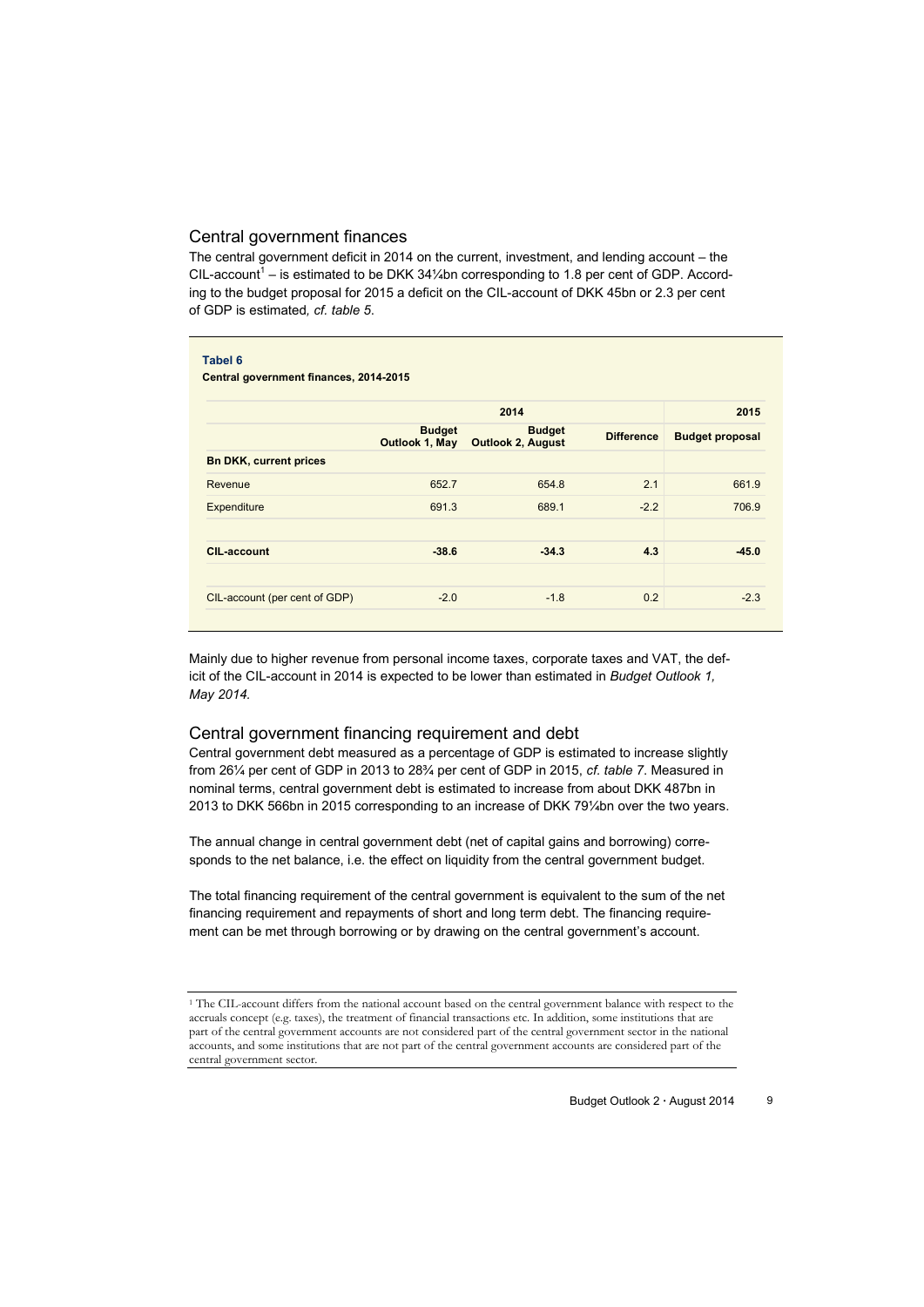#### **Table 7 Central government debt, 2012-2014**

|                                                              | 2013     | 2014     | 2015     | Diff. 2013-2015 |
|--------------------------------------------------------------|----------|----------|----------|-----------------|
| End of year nominal value, DKK bn<br>(current prices)        |          |          |          |                 |
| Domestic debt                                                | 667.8    | 702.5    | 718.0    | 50.2            |
| Foreign debt                                                 | 75.9     | 57.8     | 43.8     | $-32.1$         |
| The central government's account in<br>Danmarks Nationalbank | $-156.7$ | $-161.8$ | $-115.9$ | 40.8            |
| Fund holding of bonds <sup>1)</sup>                          | $-100.1$ | $-90.3$  | $-79.7$  | 20.4            |
| Central government debt, DKK bn                              | 486.9    | 508.1    | 566.1    | 79.3            |
| Central government debt, per cent of<br><b>GDP</b>           | 26.2     | 26.7     | 28.8     | 2.5             |

1) The holdings of bonds by the funds, as well as their deposits in Danmarks Nationalbank, are included.

The domestic financing requirement of the central government in 2014 is estimated at DKK 109bn, and thus decreased by DKK 7bn compared to *Budget Outlook 1, May 2014, cf. table 8.* The lower domestic financing requirement primarily reflects the expected smaller deficit on the CIL-account in 2014. In the central government's budget proposal for 2015, the financing requirement is expected to increase to DKK 162bn in accordance with to the expected public deficit.

#### **Table 8**

 $\overline{a}$ 

#### **Domestic financing requirement for 2014**

|                                           | 2014                              | 2015                                 |                           |
|-------------------------------------------|-----------------------------------|--------------------------------------|---------------------------|
| Mia. kr.                                  | <b>Budget Out-</b><br>look 1, May | <b>Budget Out-</b><br>look 2, August | <b>Budget</b><br>proposal |
| Net domestic financing requirement        | 30                                | 24                                   | 58                        |
| Repayment of long term debt <sup>1)</sup> | 54                                | 53                                   | 74                        |
| Repayment of Treasury bills <sup>2)</sup> | 32                                | 32                                   | 30                        |
|                                           |                                   |                                      |                           |
| <b>Domest financing requirement</b>       | 116                               | 109                                  | 162                       |

1) Repayment of long term debt includes the net purchase of bonds by funds, net payments from currency swaps and acquisitions beyond the year.

2) Repayments of Treasury bills correspond to the outstanding amount in the program at the beginning of the year.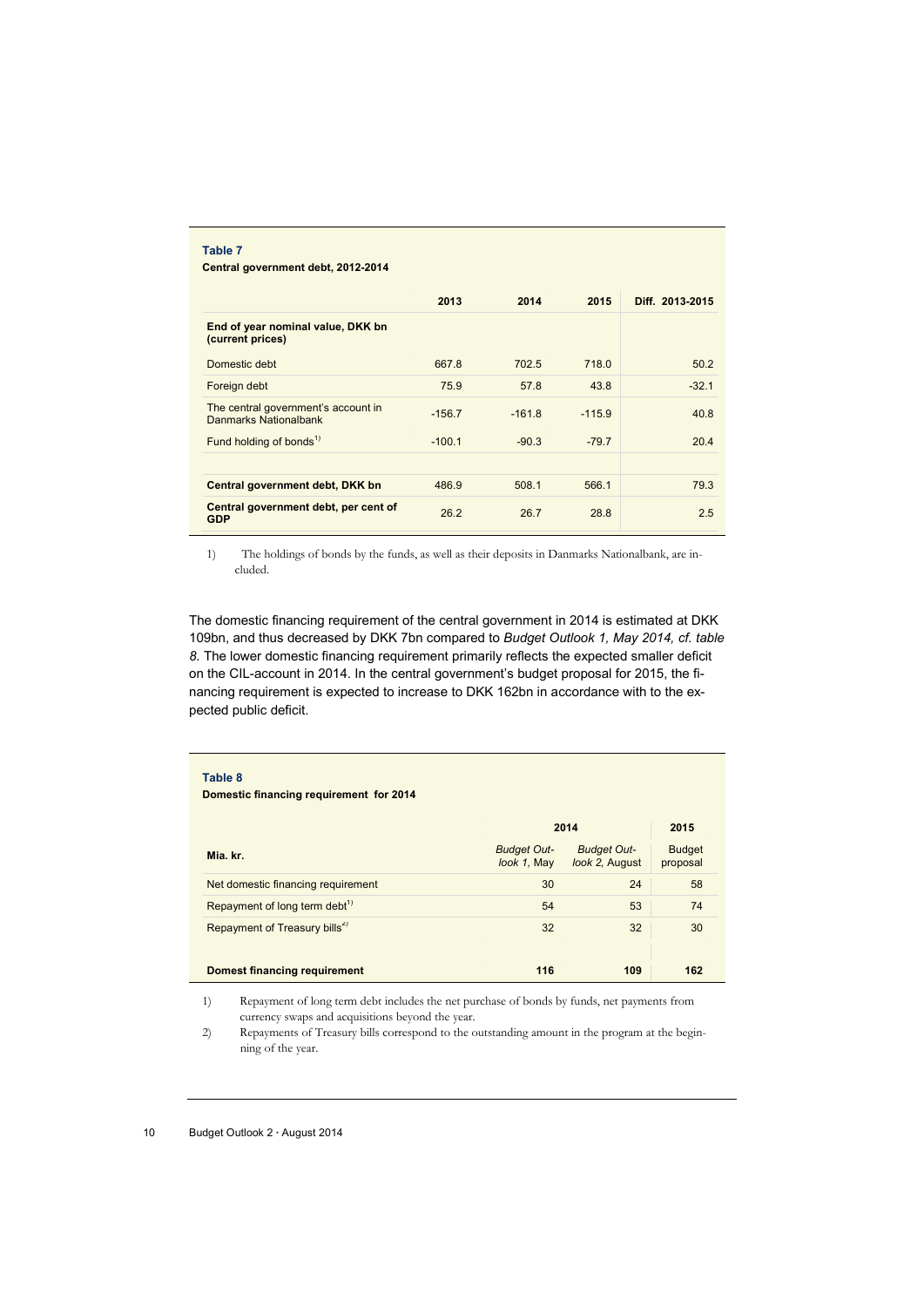The foreign financing requirement is estimated to be DKK 27bn in 2014. That is DKK 1bn lower than estimated in *Budget Outlook 1, May 2014*, *cf. table 9.* In 2015 the foreign financing requirement is DKK 24bn, primarily reflecting a lower repayment of the government's long term debt.

| Table 9<br><b>Foreign financing requirement for 2014</b> |                                   |                                      |                           |
|----------------------------------------------------------|-----------------------------------|--------------------------------------|---------------------------|
|                                                          | 2014                              | 2015                                 |                           |
| <b>Bn DKK</b>                                            | <b>Budget Out-</b><br>look 1, May | <b>Budget Out-</b><br>look 2, August | <b>Budget</b><br>proposal |
| Net foreign financing requirement                        | $-1$                              | $-3$                                 | $-1$                      |
| Repayment of long term debt <sup>1)</sup>                | 27                                | 27                                   | 23                        |
| Repayment of commercial paper $(CP)^{2}$                 | 2                                 | $\overline{2}$                       | $\overline{2}$            |
| <b>Foreign financing requirement</b>                     | 28                                | 27                                   | 24                        |

1) Repayment of long term debt includes the net purchase of bonds by funds, net payments from currency swaps and acquisitions beyond the year.

2) Repayments of Commercial papers correspond to the outstanding amount in the program at the beginning of the year.

Budget Outlook 2 **∙** August 2014 11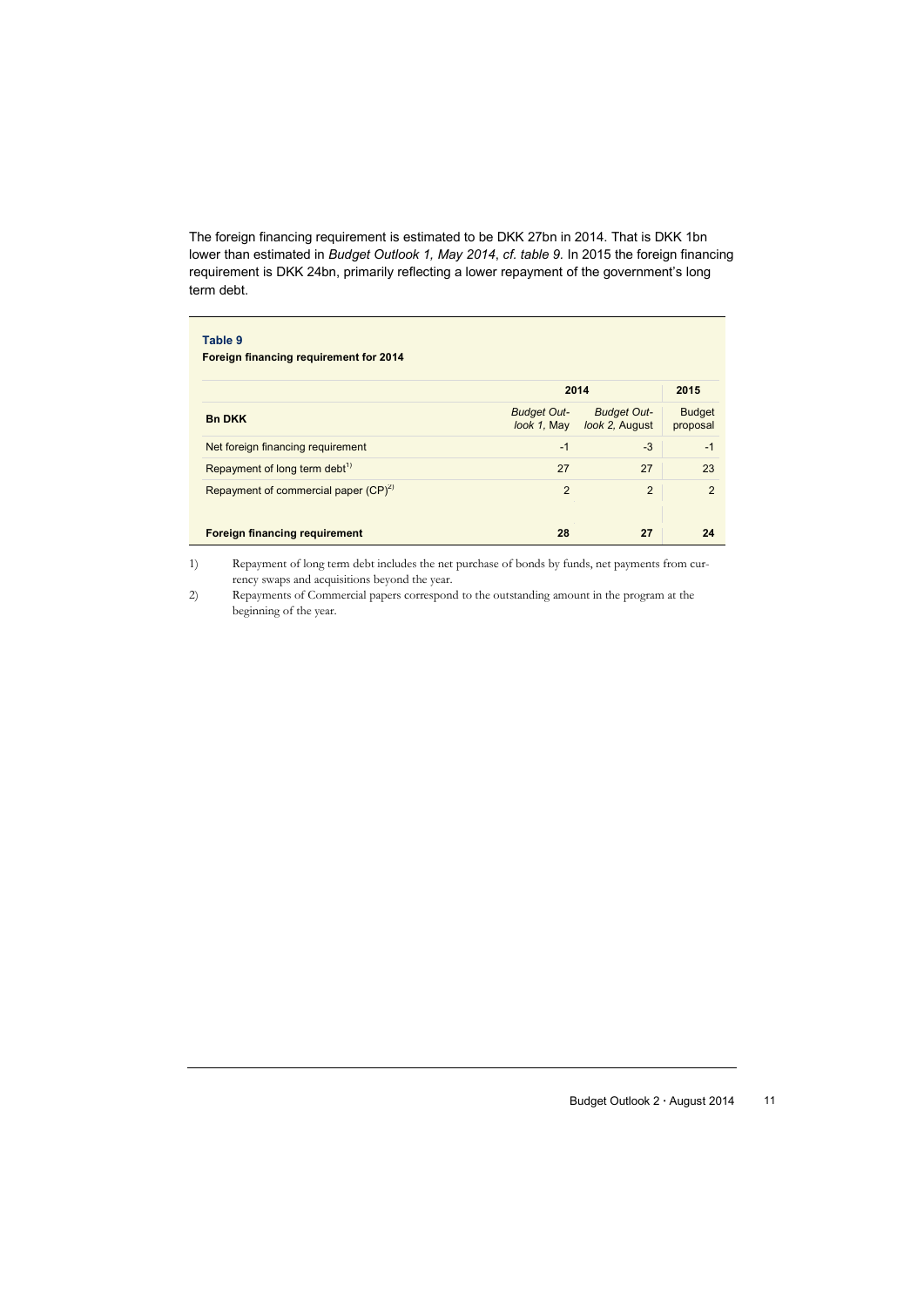## Annex 1

#### **Table A.1**

**Public finances, 2009-2015**

|                                        | 2009  | 2010  | 2011   | 2012   | 2013   | 2014   | 2015   |
|----------------------------------------|-------|-------|--------|--------|--------|--------|--------|
| DKK bn<br><b>Current prices</b>        |       |       |        |        |        |        |        |
| <b>Public consumption</b>              | 495.9 | 509.6 | 508.2  | 519.5  | 523.9  | 535.9  | 548.9  |
| Income transfers                       | 283.8 | 304.0 | 312.5  | 322.3  | 327.4  | 334.0  | 339.9  |
| Investment                             | 34.3  | 37.6  | 40.0   | 43.6   | 43.1   | 44.1   | 42.5   |
| Interest expenditure                   | 36.7  | 36.9  | 38.6   | 36.5   | 34.0   | 30.5   | 31.2   |
| <b>Subsidies</b>                       | 43.1  | 44.4  | 45.8   | 47.3   | 48.6   | 50.7   | 50.9   |
| Other expenditures <sup>1)</sup>       | 52.1  | 58.7  | 64.9   | 91.7   | 62.2   | 65.3   | 63.7   |
| <b>Total expenditure</b>               | 945.9 | 991.3 | 1010.0 | 1060.7 | 1039.2 | 1060.6 | 1077.1 |
|                                        |       |       |        |        |        |        |        |
| Personal income<br>$\text{taxes}^{2)}$ | 371.7 | 358.9 | 367.7  | 377.7  | 430.7  | 431.1  | 414.4  |
| Labour market<br>contributions         | 79.6  | 80.9  | 80.4   | 81.7   | 83.0   | 85.6   | 88.4   |
| Corporate taxes                        | 44.9  | 56.7  | 58.7   | 60.7   | 62.4   | 61.3   | 58.8   |
| Pension yield taxation                 | 8.8   | 36.5  | 38.1   | 43.6   | 19.5   | 32.1   | 16.3   |
| <b>VAT</b>                             | 169.0 | 173.1 | 177.8  | 181.8  | 182.1  | 188.6  | 192.5  |
| Vehicle registration tax               | 12.5  | 14.2  | 14.3   | 13.8   | 16.0   | 16.8   | 17.7   |
| Other duties                           | 98.2  | 105.3 | 108.6  | 109.1  | 111.1  | 109.8  | 113.8  |
| Other taxes $^{3)}$                    | 16.4  | 17.7  | 18.1   | 16.6   | 15.0   | 15.5   | 15.8   |
| Interest revenues                      | 31.3  | 27.9  | 28.9   | 28.3   | 28.0   | 20.3   | 19.8   |
| <b>Gross operating</b><br>surplus      | 32.2  | 33.9  | 34.3   | 35.0   | 36.0   | 37.1   | 38.1   |
| Other revenues <sup>4)</sup>           | 35.3  | 38.3  | 46.5   | 40.7   | 39.6   | 40.3   | 41.7   |
| <b>Total revenue</b>                   | 899.8 | 943.5 | 973.4  | 988.8  | 1023.4 | 1038.4 | 1017.3 |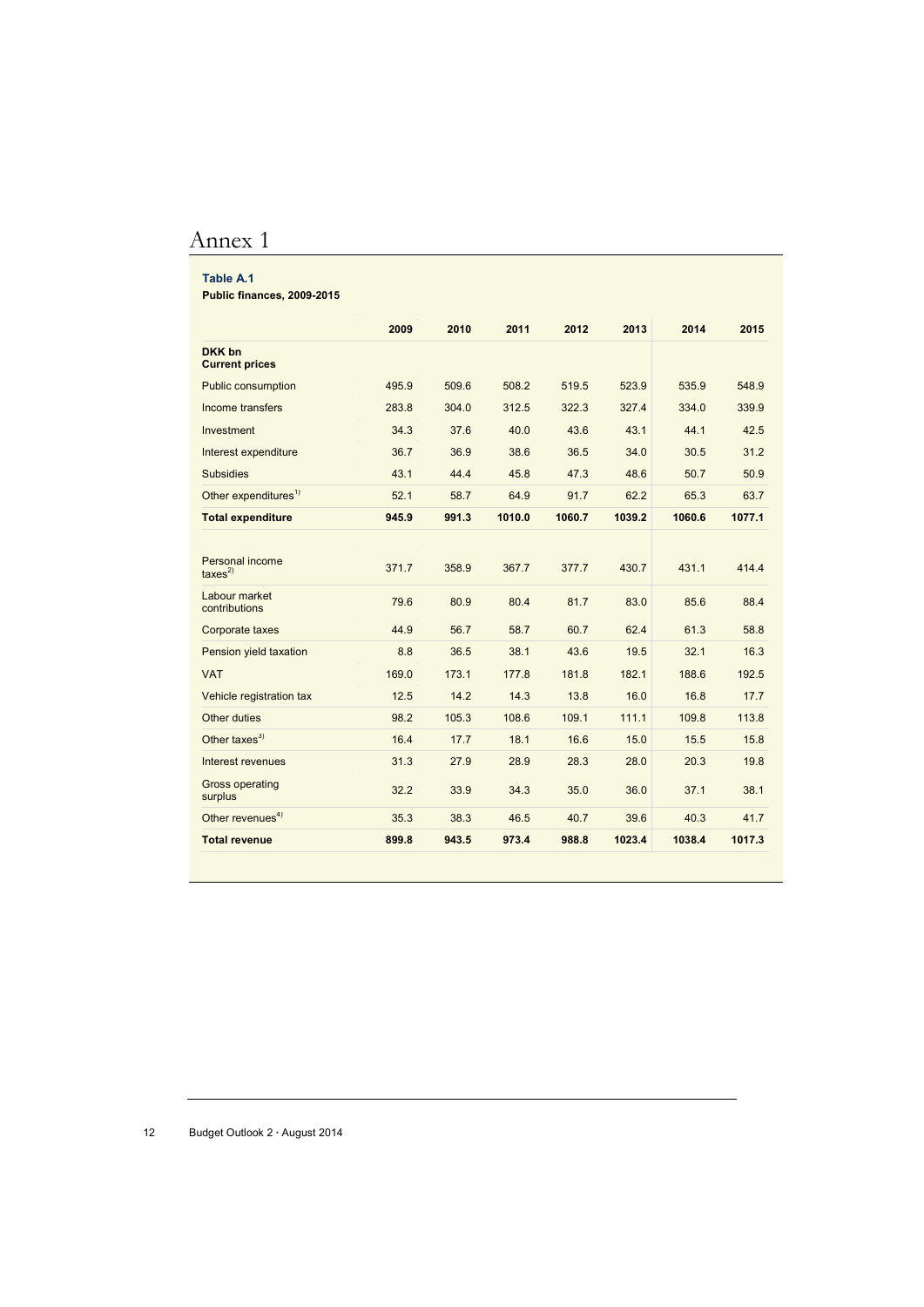| Table A.1 (continued)<br>Public finances, 2009-2015 |         |         |         |         |         |         |         |
|-----------------------------------------------------|---------|---------|---------|---------|---------|---------|---------|
|                                                     | 2009    | 2010    | 2011    | 2012    | 2013    | 2014    | 2015    |
| DKK bn<br><b>Current prices</b>                     |         |         |         |         |         |         |         |
| <b>General government budget</b><br>balance         | $-46.1$ | $-47.9$ | $-36.6$ | $-71.9$ | $-15.8$ | $-22.1$ | $-59.9$ |
| Net interest<br><b>Expenditure</b>                  | 5.5     | 9.0     | 9.7     | 8.2     | 6.0     | 10.3    | 11.4    |
| General government<br>primary balance <sup>5)</sup> | $-40.6$ | $-38.9$ | $-26.9$ | $-63.8$ | $-9.8$  | $-11.9$ | $-48.5$ |

Note: The specification of total public expenditures and revenues deviates from Statistics Denmark's specification. Total public expenditures reflect public consumption, which includes revenues from sales and imputed depreciation expenditure, and total revenues include imputed depreciation. The specification of public expenditure from Statistics Denmark does not include public sales, which are included in total revenues, and imputed depreciation is not included in public expenditures and revenues in the specification from Statistics Denmark.

1) Other expenditures include capital transfers, transfers to the Faroe Islands and Greenland and the Danish EUcontributions.

2) Personal income taxes include withholding taxes, tax on imputed income from owner occupied dwellings, specific taxes from households, tax on estates of deceased persons and other personal taxes.

3) Other taxes include social security contributions (labour market supplementary pension scheme contributions. unemployment insurance contributions and early retirement contributions).

4) Other revenues include profits from public enterprises, current and capital transfers from other domestic sectors and EU, and imputed (imputed) revenues such as contributions to civil servants' earned pension.

5) The general government primary balance states the balance of the general government finances before net interest expenditures.